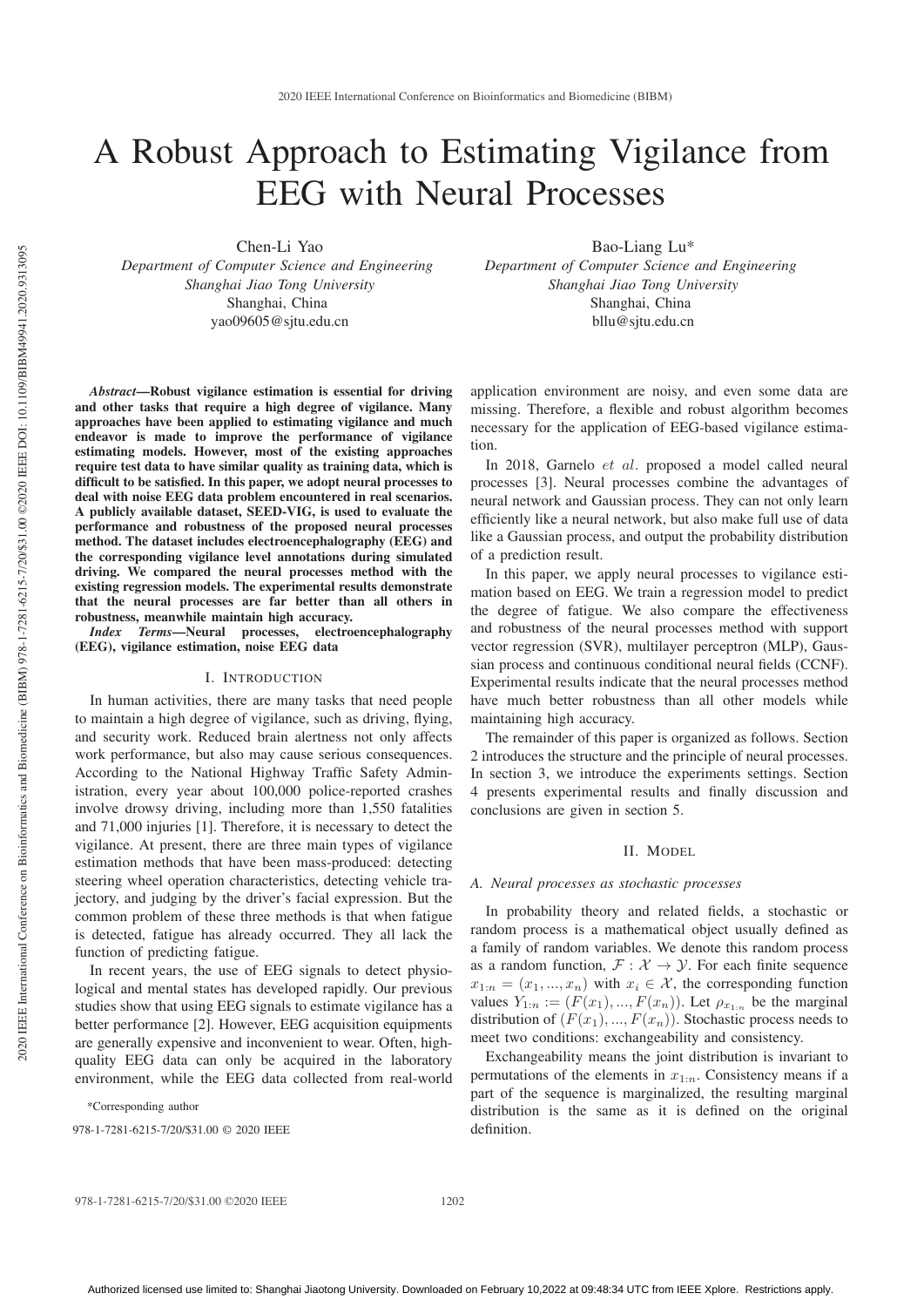

Fig. 1. (a) The graphical model of neural processes.  $x$  and  $y$  correspond to the data where  $y = f(x)$ . Group C and T refer to context points and target points, respectively. z is the global latent random variable. A filled circle means the corresponding variable is observed. (b) The computational diagram of neural processes. The solid part indicates the generation process. The dotted line indicates the inference process of the latent variable z. Variables in square boxes are intermediate representations. Letters 'g' and 'h' correspond to neural networks that act as an encoder and a decoder, respectively. Letter 'a' is an aggregator that aggregates the encoded representation of original  $x$  and  $y$ .

For a particular stochastic process  $f$ , the joint distribution is defined as:

$$
\rho_{x_{1:n}}(y_{1:n}) = \int p(f)p(y_{1:n}|f, x_{1:n}) df \tag{1}
$$

To solve real-world problems, we represent the model as following:

$$
p(x, y_{1:n}|x_{1:n}) = p(z) \prod_{i=1}^{n} \mathcal{N}(y_i|g(x_i, z), \sigma^2)
$$
 (2)

where  $p(z)$  is a multivariate standard normal, and  $q(x_i, z)$  is a neural network.

#### *B. The neural processes model*

To have a better performance at test phase, neural processes split the data into context data  $\{x_{1:m}, y_{1:m}\}$  and target data  ${x_{m+1:n}, y_{m+1:n}}$  as is shown in Fig. 1. A proposed distribution  $q(z|x_{1:n}, y_{1:n})$  is introduced as variational posterior of the latent variables  $z$ . So the optimization problem turns into:

$$
\underset{\Theta}{\arg\max} \log p(y_{m+1:n}|x_{1:n}, y_{1:m}) \tag{3}
$$

where Θ represents all parameters of the model.

With the help of  $q(z|x_{1:n}, y_{1:n})$ , the evidence lower-bound (ELBO) is given by:

$$
\log p(y_{m+1:n}|x_{1:n}, y_{1:m}) \ge
$$
  

$$
\mathbb{E}_{q(z|x_{1:n}, y_{1:n})} \left[ \sum_{i=m+1}^{n} \log p(y_i|z, x_i) + \log \frac{p(z|x_{1:m}, y_{1:m})}{q(z|x_{1:n}, y_{1:n})} \right]
$$
  
(4)

Note that in the above equation, conditional prior  $p(z|x_{1:m}, y_{1:m})$  is intractable. So, neural processes approximate it using the variational posterior  $q(z|x_{1:m}, y_{1:m})$ . Finally, the evidence lower-bound (ELBO) turns out:

$$
\log p(y_{m+1:n}|x_{1:n}, y_{1:m}) \geq \mathbb{E}_{q(z|x_{1:n}, y_{1:n})} \left[ \sum_{i=m+1}^{n} \log p(y_i|z, x_i) \right]
$$

$$
- KL[q(z|x_{1:n}, y_{1:n}) || q(z|x_{1:m}, y_{1:m})] \qquad (5)
$$



Fig. 2. The structure of neural processes. Context points and target points are encoded separately into representation  $r$ . The approximate multivariate gaussian distributions  $q_c$  and  $q_t$  are extracted from representations. The KL divergence of  $q_c$  and  $q_t$  are calculated, as part of the loss function which we wish to minimize.  $z$  is sampled from  $q_t$ . A decoder is constructed which generates  $Y_p$  from z and  $X_t$ . The distance between  $Y_p$  and  $Y_t$  is another part of the loss function.

#### *C. The algorithm for training and prediction*

The detail processes of training and prediction are shown in Fig. 2.

*1) Training process:* In the training process, input data  ${X_{1:n}, Y_{1:n}}$  are organized into context set  ${X_{1:n}, Y_{1:n}}$  and target set  $\{X_{1:n}, Y_{1:n}\}$ . Then a neural network acts as an encoder that transforms  $\{X_{1:m}, Y_{1:m}\}$  and  $\{X_{1:n}, Y_{1:n}\}$  into deep feature representations  $r_c$  and  $r_t$ , respectively.  $r_c$  and  $r_t$ are aggregated into  $r$  by an aggregator which calculates the means.

Another two neural networks are used to look for a multidimensional Gaussian distribution close to r. These two neural networks transform r into  $\mu$  and  $\Sigma$  of the posterior distribution of global latent variable z. Based on context points and target points, we can draw two posterior distributions  $q_c$  and  $q_t$ . Then we calculate the KL divergence of these two distributions.

Next, we sample  $q_t$  to get z and construct another neural network as a decoder to generate the distribution of marginal distribution  $p(y|z, x)$ . Then we calculate the sum of logprobability of real y on the marginal distribution  $p(y|z, x)$ . Only  $y_{m+1:n}$  are taken into account according to equation (8) this time.

*2) Prediction process:* In the prediction process, some context points  $x_c, y_c$  are needed. Context points are encoded into the posterior distribution  $q$  using the trained encoder and aggregator. Then z is sampled from q. Finally  $X_t$  and z are used as inputs, and  $y_p$  is obtained through the trained decoder.

#### III. DATA DESCRIPTION AND PREPROCESSING

# *A. The SEED-VIG Dataset*

To collect EEG data, a simulated driving system was developed in our previous work. The system is composed of a large LCD screen and a real vehicle without unnecessary engine and other components. The vehicle was modified so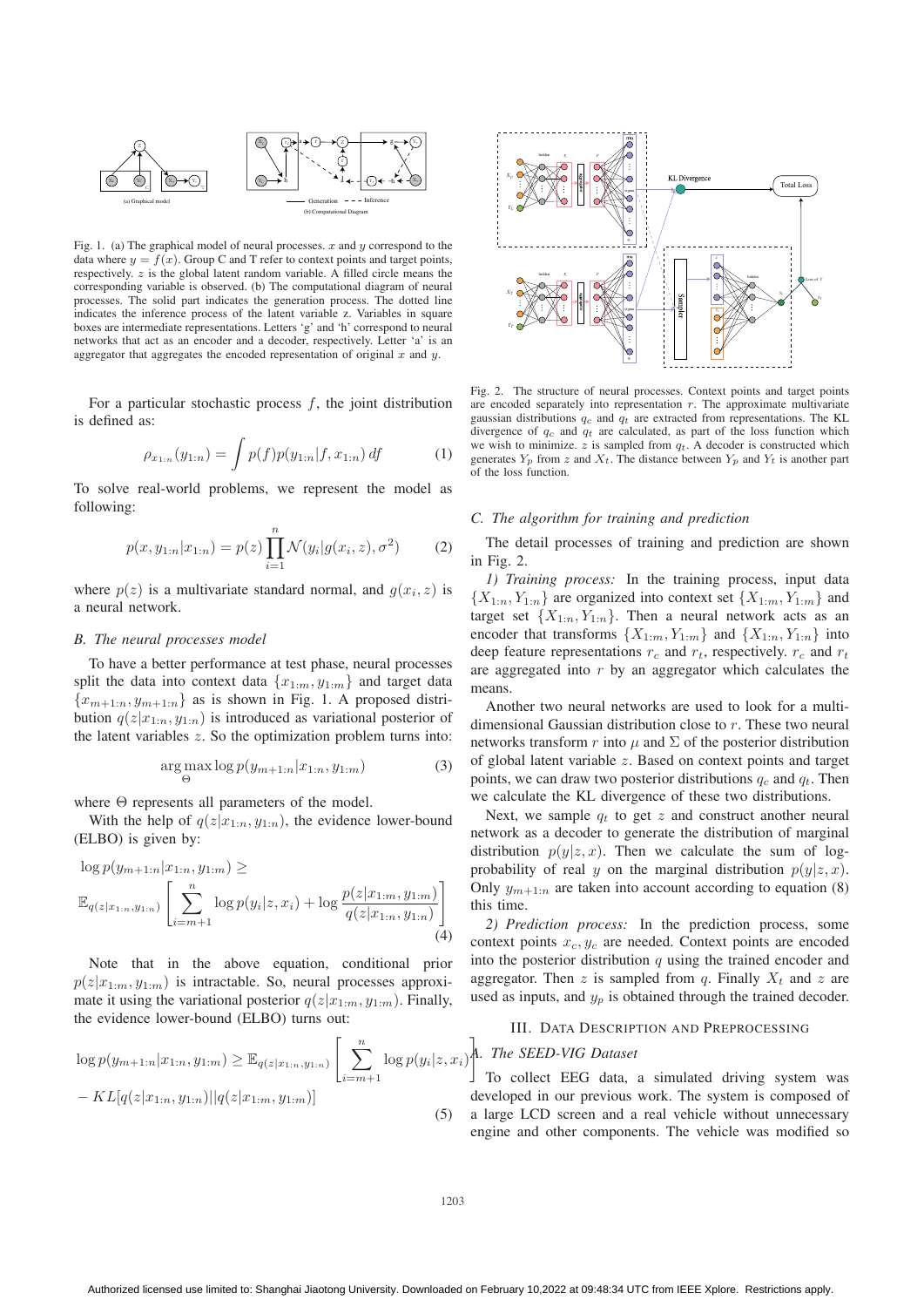the participants can operate the vehicle in the screen in front of them through the steering wheel. The LCD screen displays a four-lane highway scene which is primarily straight and monotonous, so as to induce fatigue in the subjects.

A total of 23 volunteers with an average age of 23.3 years participated in the fatigue driving experiments and 12 of them are female. All of the subjects had normal or corrected vision. Before the experiment, caffeine, tobacco, and alcohol that affect the nervous system were prohibited. Subjects were required to participate in the experiment in the afternoon or late at night to easily cause driving fatigue. The experiment lasted about 2 hours, during which the data were recorded. Both EEG and forehead EOG signals were recorded during the fatigue driving experiment. But only EEG data are used in this paper. For the EEG signals, 11-channel EEG signals from the posterior site and 6-channel EEG signals from the temporal site were recorded according to the international 10- 20 electrode system.

#### *B. Vigilance annotations*

An annotation called PERCLOS measure is adopted to measure subjects' fatigue. PERCLOS indicates percentage of eye closure. So the value of PERCLOS is between 0 (high vigilance) and 1 (low vigilance).

#### *C. Feature extraction from EEG*

The raw EEG data are split into 885 segments. Each segment contains 8 seconds of raw data. A band-filter was applied to transform the raw data into 25 2-Hz frequency bands, that is frequency bands of 1∼2 Hz, 2∼4 Hz, ... , and 48∼50 Hz. Differential entropy (DE) [4], [5] features are extracted from each frequency band. The calculation formula for differential entropy is:

$$
h(X) = \frac{1}{2} \log 2\pi e \sigma^2
$$
 (6)  
Then we applied linear dynamic system to make the DE

features smoother.

## *D. Experiment settings and metrics*

In order to make the neural processes method learn the EEG features of all of the 23 subjects' sober and fatigue state, the data are divided into 10 parts without shuffling, of which parts 1, 3, 5, 7, and 9 are used as the training set and parts 2, 4, 6, 8, and 10 are used as the test set.

We selected three evaluation indicators, Pearson's correlation coefficient (PCC), root-mean-square error (RMSE), and coefficient of determination  $(R^2)$ . Typically, a small RMSE, and a large PCC and  $R^2$  indicate a better performance.

To evaluate the effectiveness and robustness of the proposed neural processes method, we chose support vector machine regression (SVR), Gaussian process with RBF kernel (GP), multilayer perceptron with 5 hidden layers and each layer with 200 units (MLP) and continuous conditional neural field (CCNF) to perform a systematic comparison study on the SEED-IVG<sup>1</sup> dataset.

1http://bcmi.sjtu.edu.cn/˜seed/download.html

TABLE I

AVERAGE PERFORMANCE AND STANDARD DEVIATIONS OF THREE COMMONLY USED MODELS, CONTINUOUS CONDITIONAL NEURAL FIELD, AND NEURAL PROCESSES

|                |            | <b>SVR</b> | GP        | MLP    | <b>CCNF</b> | <b>NP</b> |
|----------------|------------|------------|-----------|--------|-------------|-----------|
| <b>PCC</b>     | AVG        | 0.7413     | 0.5932    | 0.7614 | 0.7719      | 0.7646    |
|                | <b>STD</b> | 0.0247     | 0.1165    | 0.029  | 0.0371      | 0.0225    |
| <b>RMSE</b>    | AVG        | 0.1411     | 0.1714    | 0.1292 | 0.1195      | 0.1271    |
|                | <b>STD</b> | 0.0021     | 0.0068    | 0.0031 | 0.0017      | 0.002     |
| R <sub>2</sub> | AVG        | 0.403      | $-0.1545$ | 0.463  | 0.5046      | 0.5275    |
|                | <b>STD</b> | 0.1527     | 1.6273    | 0.2464 | 0.1708      | 0.055     |

#### IV. EXPERIMENTAL RESULTS

#### *A. Performance without noise*

In this section, we evaluated the performance of three conventional models (SVR, MLP, GP) and continuous conditional neural field (CCNF) to compare with the neural processes method by using all data as input without any noise. As we can see in Table 1, the proposed neural processes (NP) method achieves the best results on  $R^2$  which is 0.5275, and achieves close results to the best score on PCC and RMSE.

#### *B. Performance with noise*

In real scenarios, the collected EEG signals often contain noises. In order to examine the robustness of the proposed neural processes method, we use two ways to add different proportions of noises. In order to make the experiment more reliable, all data go through a Standard Scaler change, making its value range similarly.

*1) Adding Gaussian noises:* We add noises that obey Gaussian distribution  $N(0, 0.25)$ ,  $N(0, 0.5)$ ,  $N(0, 1)$ ,  $N(0, 3)$ , and  $N(0, 5)$  to the test data sequentially. The performance of the five models is shown in Fig. 3. The neural processes method has much better robustness while maintaining high accuracy. Even with the addition of 5 times the standard deviation of the input data, our neural processes method can still obtain an acceptable accuracy.



Fig. 3. After adding different levels of Gaussian noises, the performance of the five methods on RMSE (a) and PCC (b). The horizontal axis denotes the deviation of the Gaussian distribution added as noise to the test data.

*2) Replacing EEG with Gaussian noise:* In real scenario, there will be some situations, such as the electrode falling off and causing part of the input to be completely replaced by noise. In order to verify the robustness of the model in this case, we gradually replaced 2, 4, 6, ..., and 16 of the 17 channels with white noise obeying the Gaussian distribution of